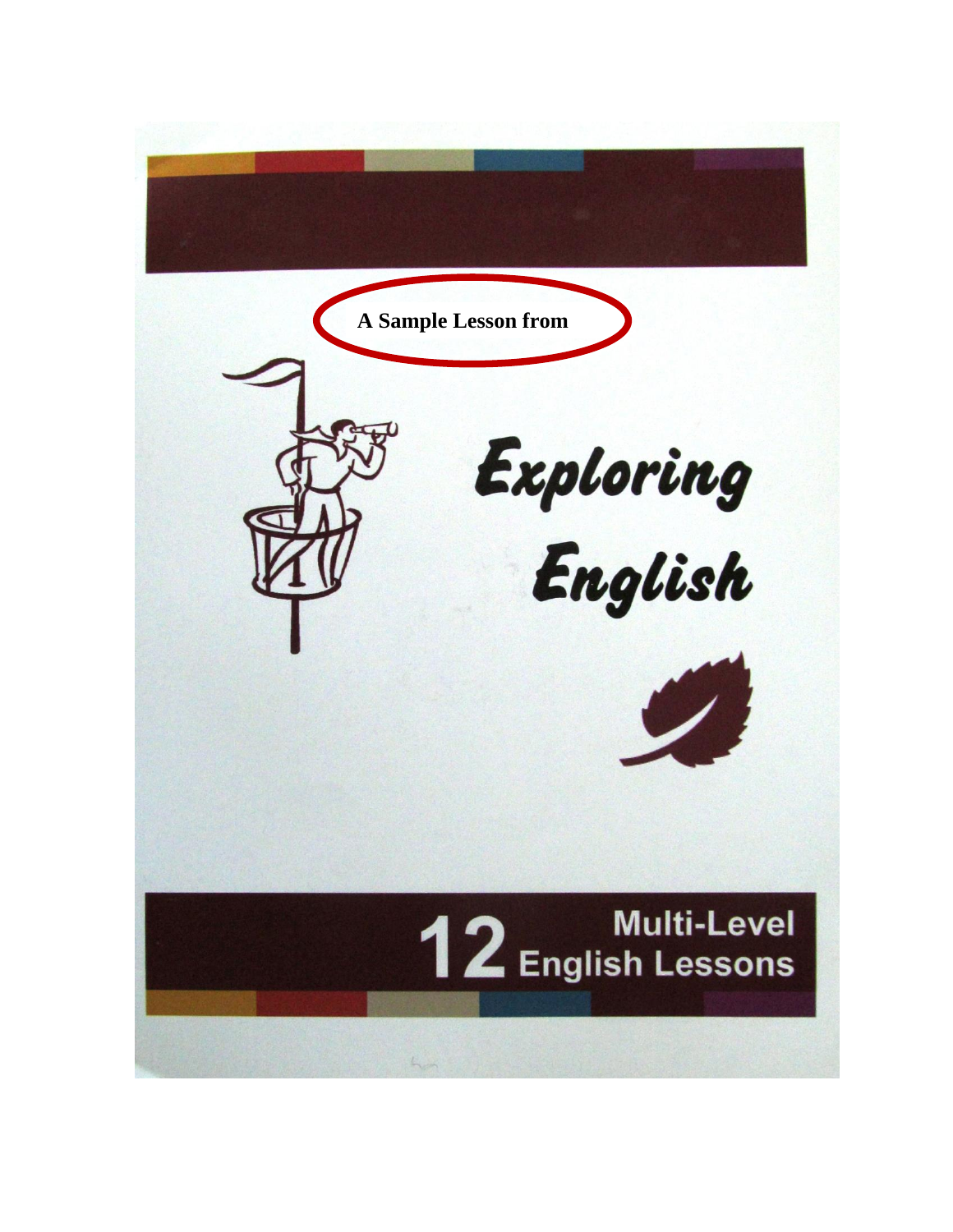# *Welcome to the sample lesson of Exploring English, teachers' curriculum.*

This *Exploring English* curriculum focuses on helping students improve their English conversation and reading comprehension abilities.

The curriculum is divided into two books: *Exploring English* multi-level conversation curriculum and *Exploring English*, reading and discussion curriculum.

The first book contains twelve English conversation lessons, with each lesson focusing on a different theme (see the *Order of Curriculum* on p. 3 of this sample).

Each lesson includes vocabulary practice, American idioms, discussions, grammar practice, activities and a writing assignment. Based on the English ability of the students, the teacher can choose discussions and activities for beginner, intermediate or advanced levels of speaking ability.

The second book contains 12 reading lessons from the Old and New Testaments. These lessons are tied to the themes of the English lessons (see the *Order of Curriculum*). These are academic reading lessons: they are not Bible studies. This second book also contains outlines for 12 discussion times related to the reading lessons. In this class, using guided question-and-answer discussions, the teacher can make the spiritual application to the reading lesson.

Besides the multi-level curriculum, we also have an entry-level book for teachers of students with no, or very little previous English experience.

We can also provide you with other teachers' resources and student materials. See the pricelist on this website for a complete listing of materials available in this *Exploring* curriculum and our other series.

If you have questions about using this curriculum, our other resources, or the possibility of a Teacher-Training Weekend Workshop, contact OutreachEnglishClasses@efca.org.

> or call 1-800-745-2202.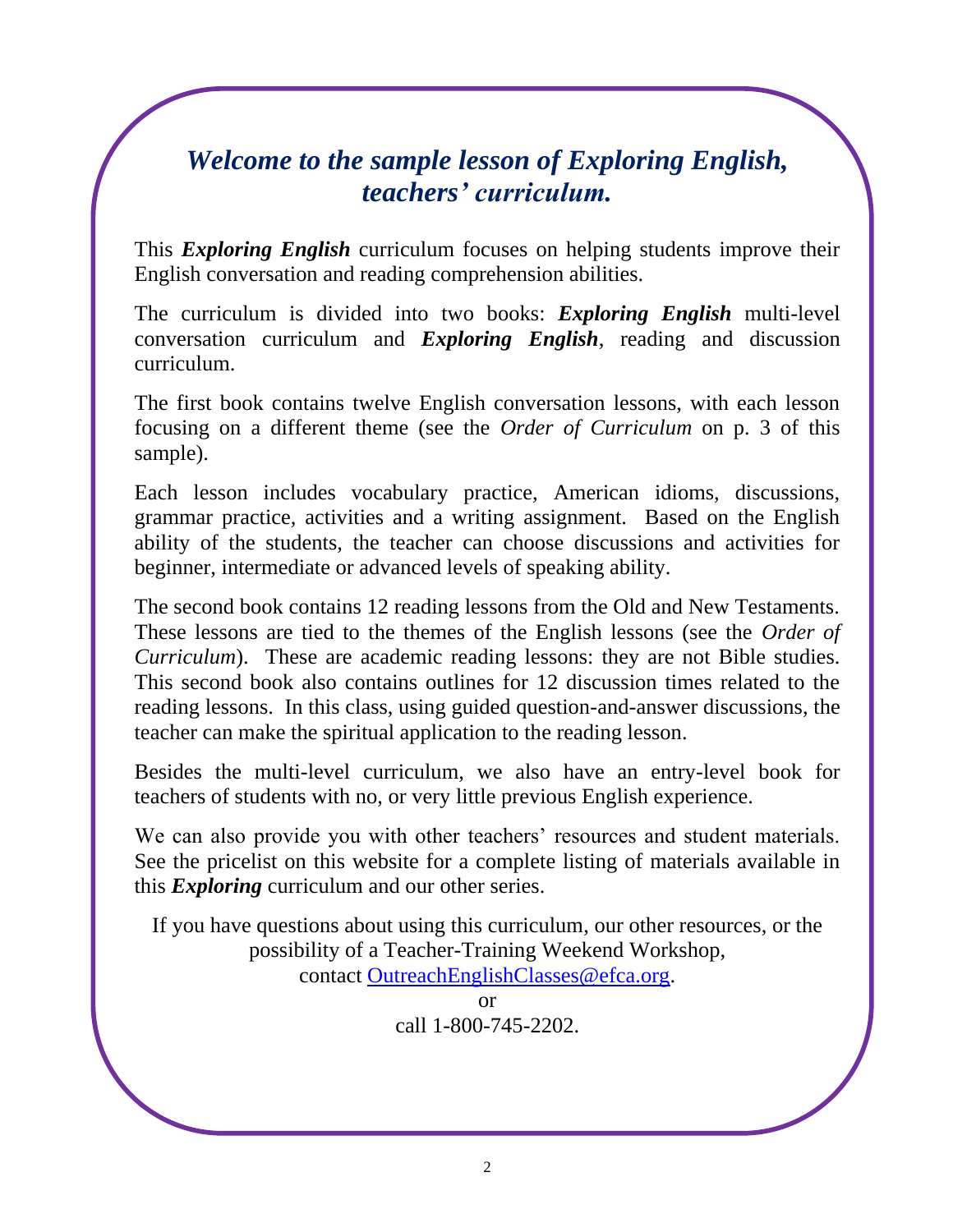# **ORDER OF CURRICULUM**

| The opening pages of the English curriculum and reading book contain teaching guides<br>for each part of the lesson as well as a brief review of English grammar. |       |
|-------------------------------------------------------------------------------------------------------------------------------------------------------------------|-------|
| <b>LESSON 1</b> English Theme: Your Work<br><b>Bible Reading Topic:</b> God Created The World Genesis 1<br>English lessons introduce                              | p.23  |
| <b>LESSON 2</b> English Theme: Famous People<br>the<br><b>Bible Reading Topic:</b> God Created People Genesis 1 and 2<br>reading lessons                          | p.37  |
| <b>LESSON 3</b> English Theme: Agriculture<br><b>Bible Reading Topic:</b> Sin Entered The World<br>Genesis 3                                                      | p.51  |
| <b>LESSON 4</b> English Theme: Your Home<br><b>Bible Reading Topic:</b> The World Was Destroyed By A Flood Genesis 6-9                                            | p.67  |
| <b>LESSON 5</b> English Theme: Cultures<br>Bible Reading Topic: Abraham Was Made Right With God Genesis 12, 15 and 17                                             | p.79  |
| <b>LESSON 6</b> English Theme: Your Community<br><b>Bible Reading Topic: God Gave Ten Great Laws</b><br>Exodus 20                                                 | p.91  |
| <b>LESSON 7</b> English Theme: The Animal Kingdom<br><b>Bible Reading Topic: A Psalm Of King David</b><br>Psalm 23                                                | p.105 |
| <b>LESSON 8</b> English Theme: Travel<br><b>Bible Reading Topic: Jonah Learned A Hard lesson</b><br>Jonah 1-4                                                     | p.121 |
| <b>LESSON 9</b> English Theme: Communication<br><b>Bible Reading Topic:</b> Elijah Defeats the Men Of Baal<br>1 Kings 18                                          | p.135 |
| <b>LESSON 10</b> English Theme: Family Life<br><b>Bible Reading Topic:</b> A King has Come<br>John 1                                                              | p.151 |
| <b>LESSON 11</b> English Theme: Compassion And Care<br>Bible Reading Topic: The Crucifixion And Resurrection Of Jesus<br>Luke 23 and 24                           | p.161 |
| <b>LESSON 12</b> English Theme: Business<br>Bible Reading Topic: Jesus Will Return                                                                                | p.175 |

A typical class-day includes two hours of conversational English class, a one-hour reading class and a one-hour discussion time.

Each English lesson begins with two pages for writing lessons plans for a two-hour English class. If less time is available, do fewer discussions or activities.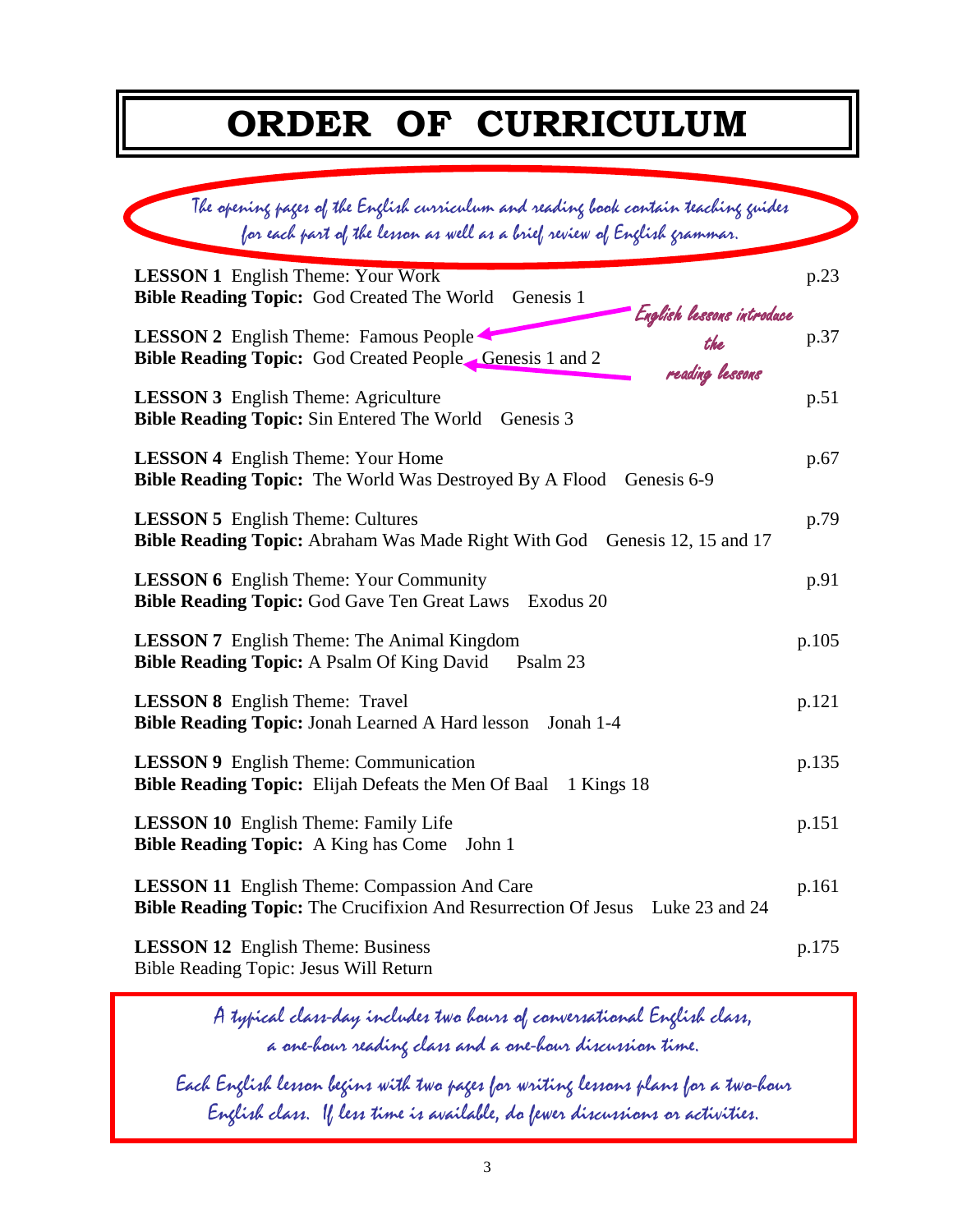# **EXPLORING YOUR WORK**

### **Icebreaker**

**1. (B, I) Introductions:** Begin this first day with introductions. Introduce yourself and show your class how introductions to strangers are done in the US.

Hello, my name is  $\frac{1}{\sqrt{1 - x^2}}$ . What is your name? My name is  $\frac{1}{\sqrt{1 - x^2}}$ . I am happy to meet you. Thank you. I am happy to meet you, too.

Write this dialog on your white-board and ask students to introduce themselves to each other.

- **2. (I, A) Why English?** Introduce yourself to your class. Include in your introduction a brief description of what you do (or did) to earn a living. Ask students to introduce themselves and tell briefly why they want to improve their ability to speak and understand English.
- **3. (I, A) Occupations Concentration:** Before class, make at least 30 small cards (2" by 3") with one of the following 15 occupations and 15 places of work on the cards: pharmacist, pharmacy, mechanic, garage, florist, flower shop, jeweler, jewelry store, grocer, grocery store, baker, bakery, chemist, laboratory, secretary, office, beautician, beauty parlor, barber, barber shop, teacher, classroom, nurse, hospital, bus driver, bus, chef, restaurant, sailor, ship, pilot, airplane, chauffeur, limousine, life guard, beach.

Use the cards to play a 'Concentration' game. Cards are placed face down on a table in a 5 by 6 grid. Students take turns, turning over two cards, trying to match an occupation with its place of work. If a match is made the student keeps those cards and turns over two more cards. Make several sets if you have more than six students so that several games can proceed at the same time.

These words are reprinted at the end of this lesson to photocopy.

### **Idioms**

all work and no play  $\sqrt{2}$ .  $\sqrt{2}$  all in a day call it a day jack-of-all-trades  $\mathbf{b}$   $\mathbf{a}$  the salt mines beyond the call of duty sell like hotcakes  $\mathbf{q}$  grin and bear it run a tight ship

clock-watcher work like a dog signed, sealed, and delivered

## **Discussion Exercises**

**1. I Am A… (B): Vocabulary – names of occupations relevant to your students, and actions related to those occupations**

Before class, photocopy and enlarge pictures of people at work. Look in the Picture Dictionary on pages 39, 42, 43, 46, 47, 82, 85, 86. There are other pages that also show people at work. Try to use pictures that will be relevant to your students.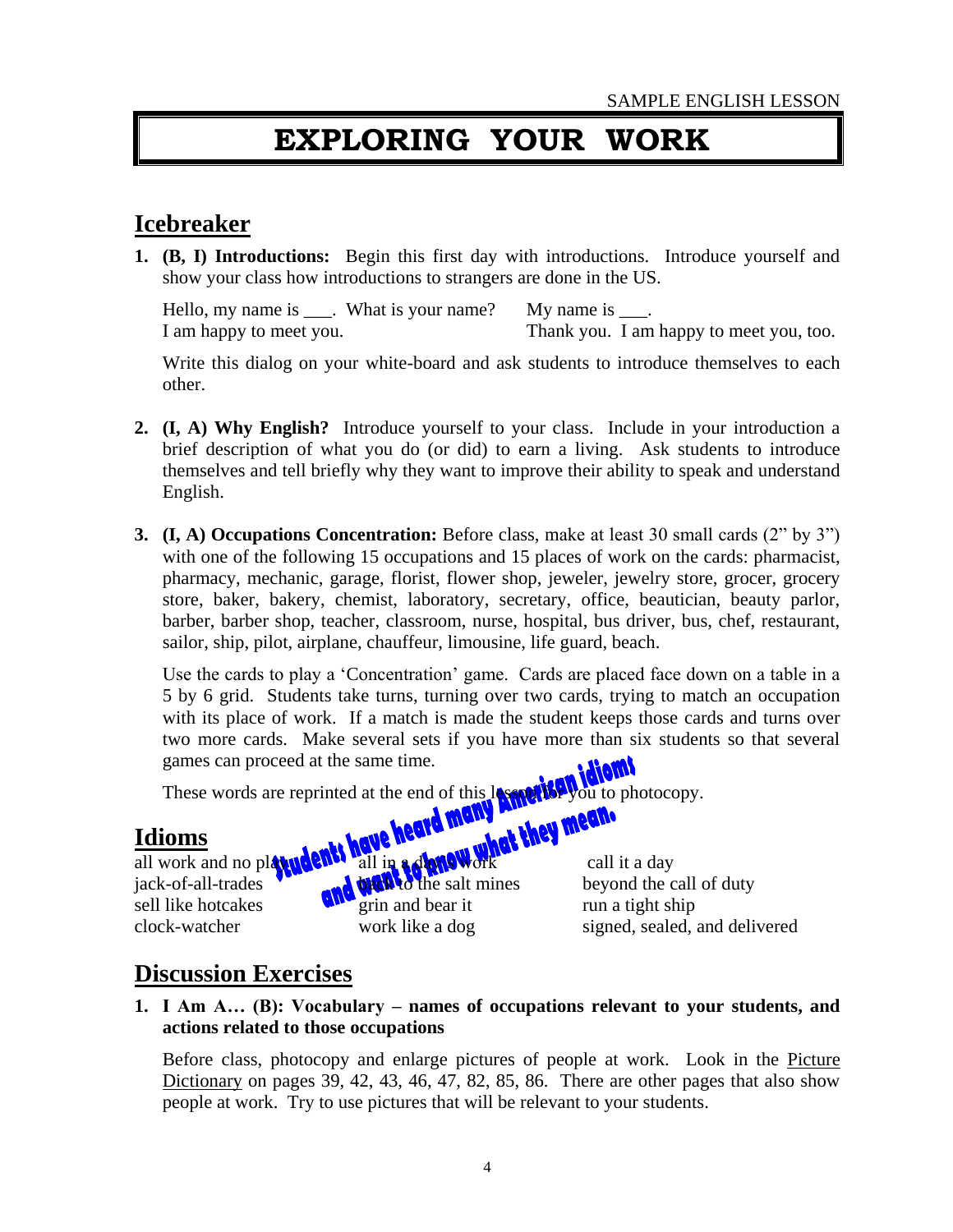Teach the names of several occupations for which you have pictures. Also teach vocabulary that describes what the people in these occupations do.

After teaching the names of occupations, place the pictures in the center of your table. Demonstrate for your students the following practice exercise. Choose a picture; show it to your students and say, *"I am a dentist (p.39). I fix teeth."* Let each student choose a picture and identify him/herself with the picture and then tell the class one activity he or she does at that job.

#### **2. I use… (B): Vocabulary – names of occupations relevant to your students, and equipment related to those occupations**

Before class, photocopy and enlarge pictures of people at work. Look in the Picture Dictionary on pages 39, 42, 43, 46, 47, 82, 85, 86. There are many other pages that show people at work. Try to use pictures that will be relevant to your student.

Teach the names of several occupations for which you have pictures. Also teach vocabulary that describes the equipment used in these occupations.

After teaching the necessary vocabulary, place the pictures in the center of your table. Demonstrate for your students the following practice exercise. Choose a picture; show it to your students and say, *"I am a janitor. (p.85). I use a broom."* Let each student choose a picture and identify him/herself with the picture and then tell the class one piece of equipment he or she uses at that job.

If you also used discussion exercise 1 you can combine the two into one review: "I am a dentist. I fix teeth. I use a drill."

#### **3. Better Or Worse (B): Vocabulary – names of occupations relevant to your students**

Before class, photocopy and enlarge pictures of people at work. Look in the Picture Dictionary on pages 83, 84, 85, 86. There are many other pages that show people at work; see p.39, 42, 43, 44-45, 46, 47, 82. Try to use pictures that will be relevant to your students.

After teaching the names of various occupations, ask students to choose which occupations are better than others. You can begin by choosing the pictures and in one sentence, using simple vocabulary, tell why you think the work in one picture is better than the work in the other: "I want to be a **teacher, not a car methanic** because mechanics get dirty."

Ask each student to choose two pictures and tell why one occupation is better than the other.

#### **4. Occupations (B): Vocabulary – secretary, waiter/waitress, doctor, dentist, librarian, carpenter, mechanic, teacher, driver, cook, salesperson**

Show pages 84-86 of your Picture Dictionary to your class. Another option is to make photocopies of these pages, one for each student before class. Write the occupations listed on your board as well as these three questions:

- a. Where do these people work?
- b. What do they do?
- c. What tools (equipment) do they use?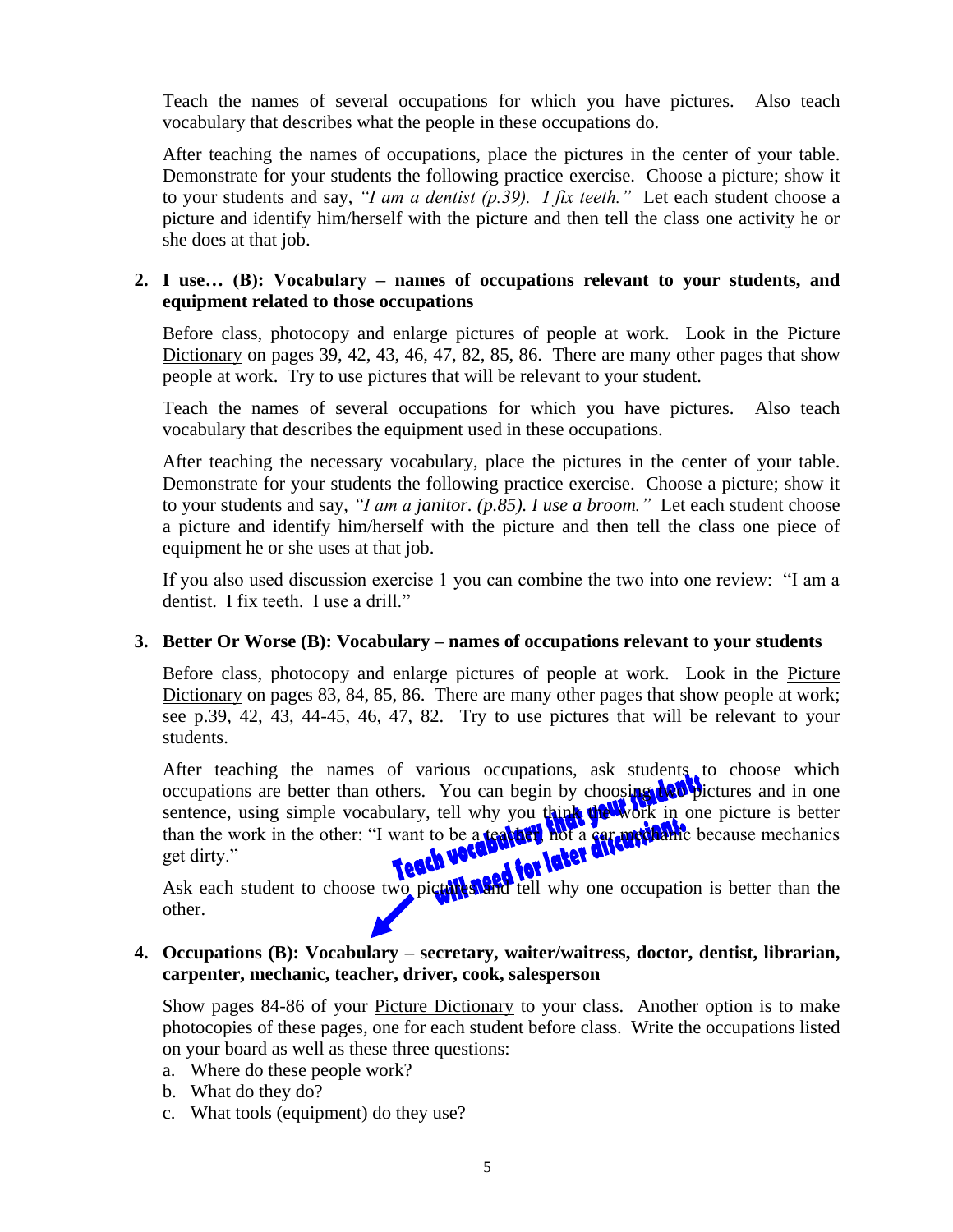#### **5. Occupations (B): Vocabulary – driver, doctor, carpenter, mechanic, farmer, cook, salesperson**

One at a time, write these sentences on your white-board. Ask you students to complete them by choosing the correct occupation. Ask different students to read the completed sentence.

- a. I like to drive. I will be a  $\Box$
- b. I like adventure and danger. I will be a
- c. I like to help sick people. I will be a
- d. I like to build houses. I will be a  $\blacksquare$
- e. I like to repair  $c \frac{d}{ds}$  I will be a
- f. I like growing things. I will be a  $\frac{1}{2}$
- g. I like to cook. I will be a
- h. I like to sell thing. I will be a  $\frac{1}{\sqrt{2}}$ .

Ask students if they can make up their own responses for other occupations.

#### **6. Woman's Work Or Men's Work? (B, I): Vocabulary – for** *B***-level students teach names of occupations relevant to your students**

Before class, photocopy and enlarge pictures of people at work. Look in the Picture Dictionary on pages  $83-\frac{1}{6}$ . There are many other pages that show purify the vork; see p.39, 42-47, 82. Try to use pictures that will be relevant to your students.

Show your students the pictures of different people  $(a)$  work and ask them to name the occupation. Your *I*-level **students will called**y know the names of most of them; your *B*level students may know a **few.** Teach your students the names of occupations they do not know.

Ask each student to make two lists in his/her notebook naming the occupations that are done by women and those that are done by men. After they have finished writing, make a chart on your white-board. Use two columns: one labeled 'Men's work'; the other labeled 'Women's work'. Ask different students to name an occupation that belongs in the men's column or the women's column. Ask others if they agree. Let students' defend their choices.

- **7. Entry-level Job Openings (I):** Ask your class some of the following questions:
	- a. What kinds of entry-level jobs are available here?
	- b. What was (or will be) your first job? What did you do?
	- c. At what age do people usually begin to work in your country?
	- d. How much do these jobs pay?
	- e. How much education or training is necessary for these jobs?
	- f. Does the employer give on-the-job training?
	- g. Are there any jobs for unskilled labor?
- **8. Jobs (I):** Ask your students to give you a list of different kinds of occupations and professions with which they are familiar. Some possible occupations are given below.

Ask the students to give a description of what each job requires the worker to do. Not all of the following occupations will be relevant to your students' home country. You can also ask students to list the qualifications a person must have to do these jobs.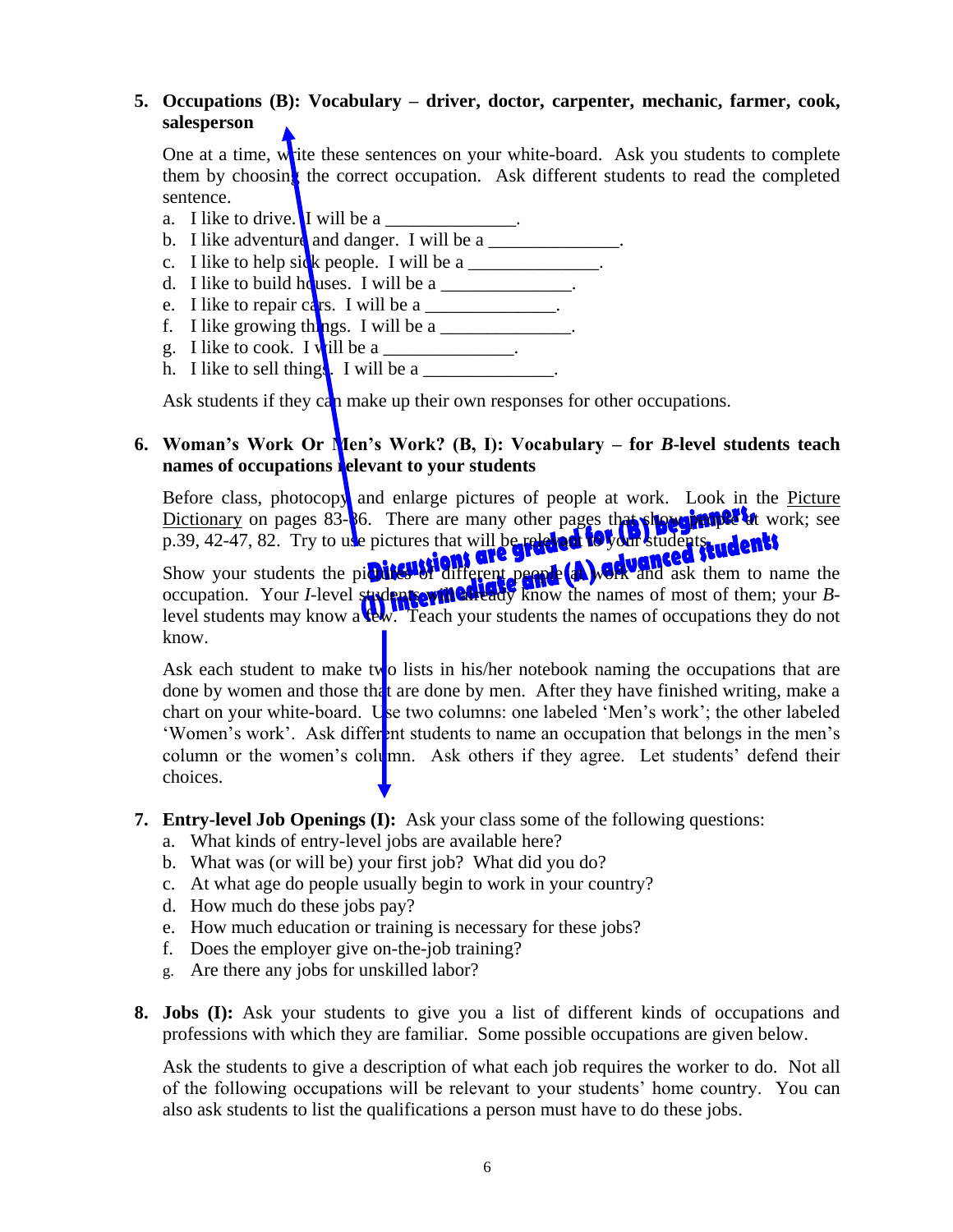Example: A waiter/waitress in a restaurant must greet customers, hand out the menu, take orders, put food on tables, keep water glasses filled, and give the bill to the customer.

- a. Cashier at the grocery store
- b. Postal clerk at the post office
- c. Secretary in an office
- d. Librarian at the library
- e. Fireman
- f. Realtor for a rental agency
- g. Security guard for a store
- h. Minister, priest, monk, rabbi
- **9. Headlines (I, A):** The following were real newspaper headling **Write** these on the white-board and ask the students to explanate literal means of the headlines and then the intended meaning. You may need to explain the vocabulary to your students.
	- Miners refuse to work after death.
	- Teacher strikes idle kids**thate**
	- Red tape holds up new bridges.
- Kids make nutritious snacks.
- Include your children when baking cookies.
- Juvenile court to try shooting defendant.
- **10. True Axioms (I, A):**  $Q_{\text{A}}$  **at a time, write these business proverbs on your white-board.** Discuss their meaning. Do your students agree with them? Do they know of similar ones in their own language?
	- The customer is always right.  $\bullet$  No pain, no gain.
		-
	- $\bullet$  The best things in life are free.
	- If a job  $\frac{1}{2}$  worth doing, it's worth doing right.
- **11. Numbers (I, A):** Begin by asking the class the following questions. You may wish to write the questions on the white-board.
	- a. How many jobs have you had or do you think you will have by the time you are 40?
	- b. When do you do your best work—morning, afternoon or evening?
	- c. How much time does it take you to get to work or school?
	- d. Who earns more money—men or women?
	- e. How many hours are you at work or at school?
	- f. Would women rather stay at home with their children or go to work?
	- g. Do you (or your parents) have employment that interests you (is enjoyable)?

 After discussing the above questions with the students, give them the following statistics about working people in America.

- a. An average worker in North America has held eight jobs by the age of 40.
- b. 60% of the workers say they work best before noon.
- c. 52% of the workers travel only 20 minutes or less to work.
- d. 20% of working women have higher salaries than their husbands' salaries (80% earned less).
- e. 88% of working women would like to stay home with the children rather than work.
- f. The average school day is six hours and average work-week is 40 hours.
- g. 72% of the workers surveyed say they DO NOT have an interesting job.

As you present each statistic ask your students if they think that is typical for their country or city.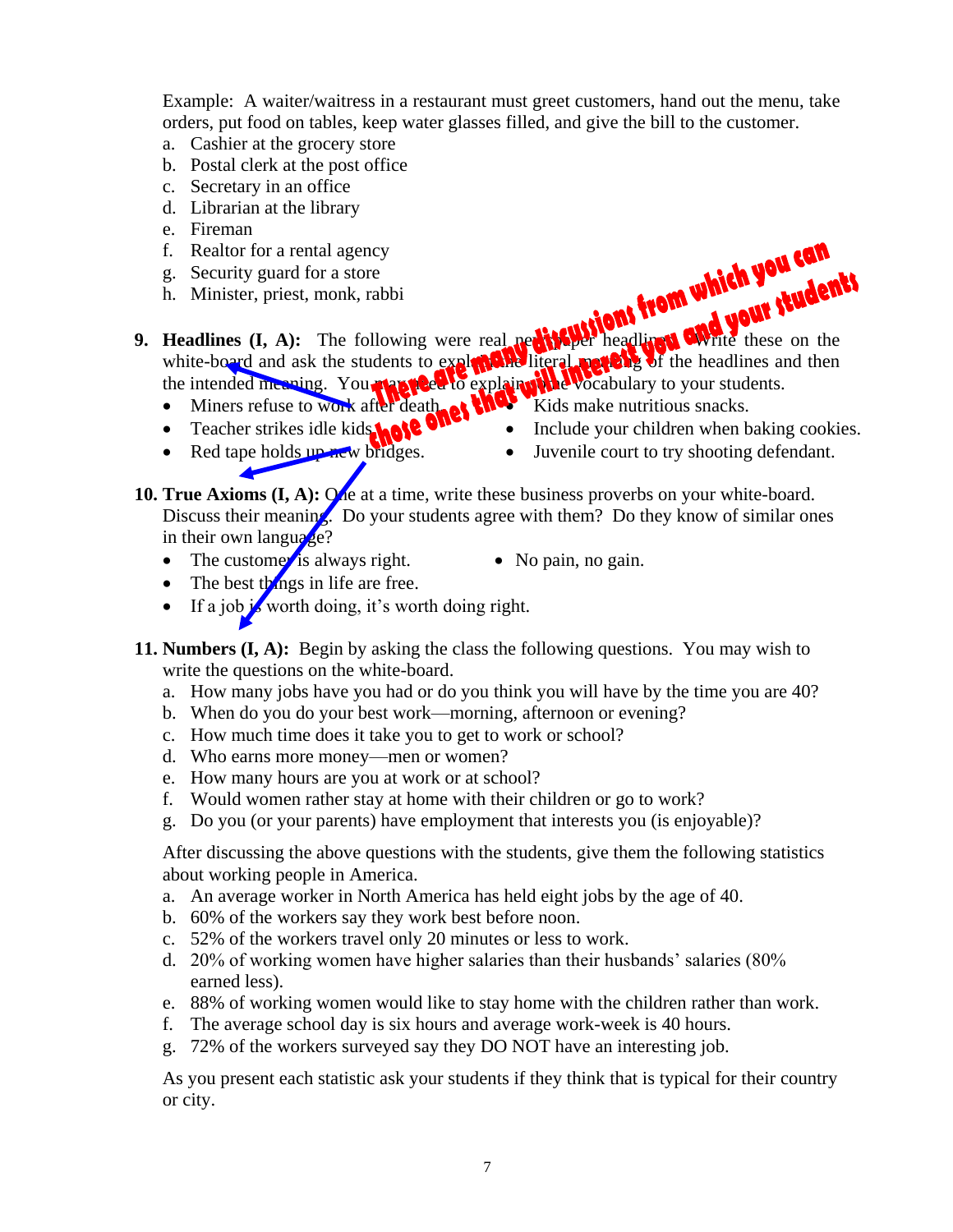**12. Job Values: (I, A):** Ask your students to give you a list of different kinds of occupations and professions with which they are familiar. You can help them by beginning the list with some given below – try to get a list as varied as possible, including truck drivers and movie stars. List these occupations on your white-board. When you have list of  $12 - 15$ occupations, ask your students to list them in order of importance. Then ask your students which one (or ones) earns the most money. Which one should earn the most? Which ones would they like to do? Which one would they not like to do?

| Policeman            | News reporter | Truck driver      |
|----------------------|---------------|-------------------|
| Farmer               | Soldier       | Singer            |
| Teacher              | Doctor        | Nuclear physicist |
| Minister (or priest) | Coal miner    |                   |
| Dentist              | Secretary     |                   |

#### **13. Want Ads/Employment Opportunities (I, A): Vocabulary – classified ad, want ad, shift, wages, blue/white collar worker, benefits, résumé, applicant.**

Show the class a page from the classified section of a newspaper and explain any abbreviations in the ads. Divide the class into groups of two. Give each group several ads for employment and let them choose an employment ad. Have them explain to the others about the job described. Remind the class that they are to tell about qualifications, experience, benefits, salary, full-time or part-time etc. This can be combined with activity number 4.

- **14. Work Questions (I, A):** Ask some of the following questions. Be sure all students get a chance to give their opinions.
	- Do you think it is more important to make a lot of money or to enjoy your job?
	- At what age do people usually retire in your country?
	- Describe a typical day at your current job?
	- Do women usually work after they get married in your country?
	- Does your mother work outside of the house?
	- Is it common for men and women to have the same jobs in your country?
	- Do you think women and men should be paid the same for the same job?
	- What are some common jobs for men in your country?
	- What are some common jobs for women in your country?
	- What are some jobs that children do?
	- Do you think women are good bosses or work supervisors?
	- Would you be upset if your boss was a woman?
	- How have working conditions changed in recent years?
	- How many days a week do you work? Is this typical?
	- How many hours a week or day do you work? Is this typical?
	- Would you like a job in which you traveled a lot?
	- Is it common for people from your country to have one job for life?

# **Grammar Focus: Present Tense**

#### **1.** Simple Present Tense And Present Progressive Tense (B, I):

The grammar Focus: Present Tense to the simple present Tense to express activities we do of a regular of Chapters . *I eat breakfast. I drive a red car.* We use the present progressive tense to describe an activity that is occurring right now. *I am eating breakfast. I am driving my red calleg*.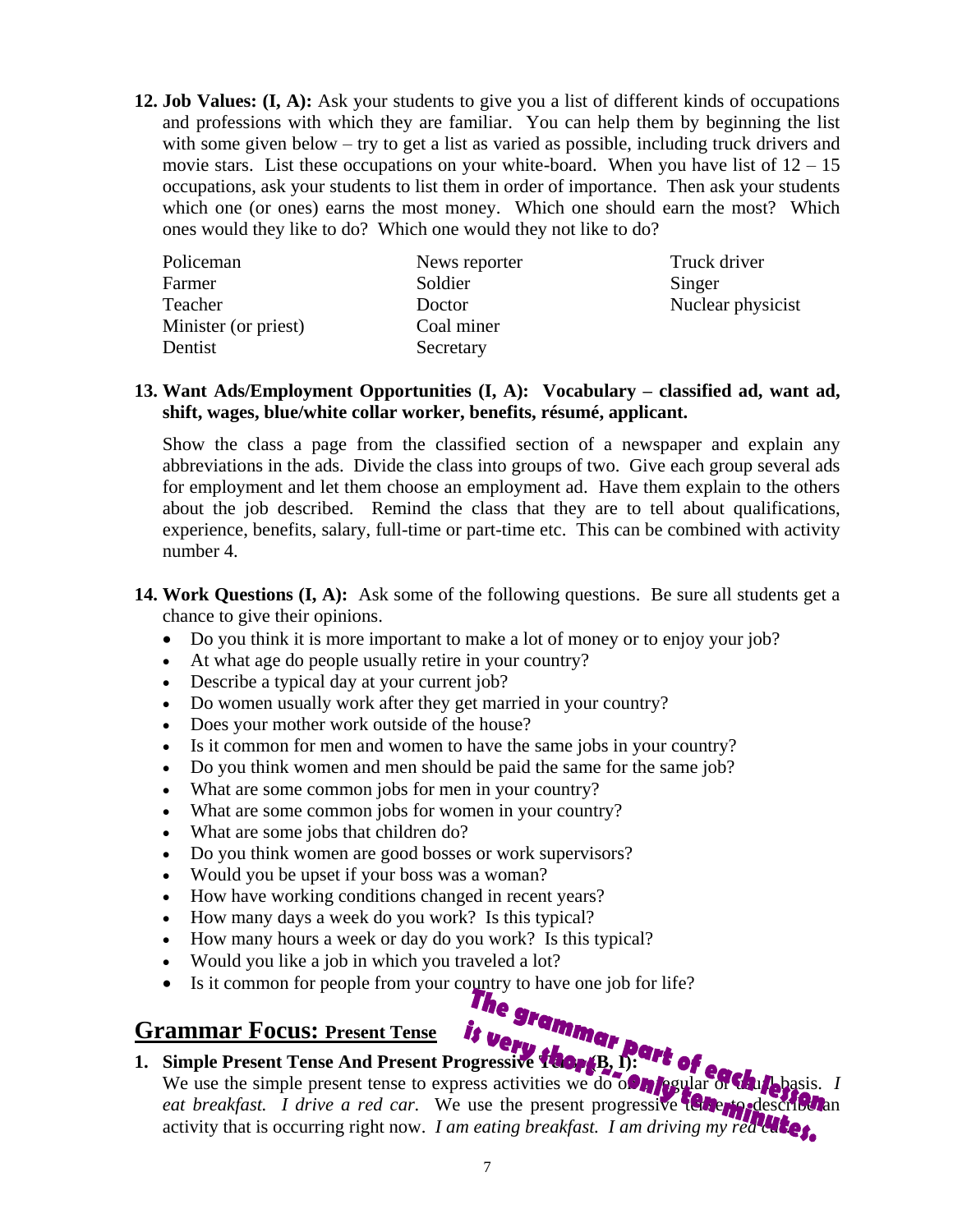a. Ask different students to describe for the class what they usually do as they get up in the morning until they leave for school or work. Ask them to describe their actions in complete sentences. *(Teacher: As students tell about their actions, be sure they tell what they do [simple present tense], not what they did.)*

As a student talks, write on your white-board the verbs he/she uses. Show your class that these words describe daily habits and actions, not what the student is doing right now.

b. Write the following charts on your white-board. Practice modeling the statements with the students. The simple present tense may include a description of the verb.



Show your class that when using simple present tense verbs with *I, we, you* or *they* (the first and second person, and third person plural) the verbs do not end with an*'s'*. A verb with *he, she* and *it* (third person singular) has an*'s'* at the end. There are many exceptions to this general rule.

c. Ask different students to perform simple actions: "Tom, stand up." Ask other students to tell in a complete sentence what he is doing: "Tom is standing." Other actions for students to perform: whistle, hum, look up, rub you hands, sit on the floor, look at your watch.

As students tell what others are doing, write on your white-board the appropriate verbs *(is standing, is whistling)*. Show your class that these words describe what the student is doing right now.

d. Write the following charts on your white-board. Practice modeling the statements with the students. Let the students practice using the present progressive tense contractions.

| $person + verb$                                    | action                |
|----------------------------------------------------|-----------------------|
| I am $(\Gamma m)$                                  |                       |
| We are (We're)                                     | working.<br>teaching. |
| He is $(He's)$<br>She is (She's)<br>It is $(It's)$ | eating.<br>sleeping.  |
| They are (They're)                                 |                       |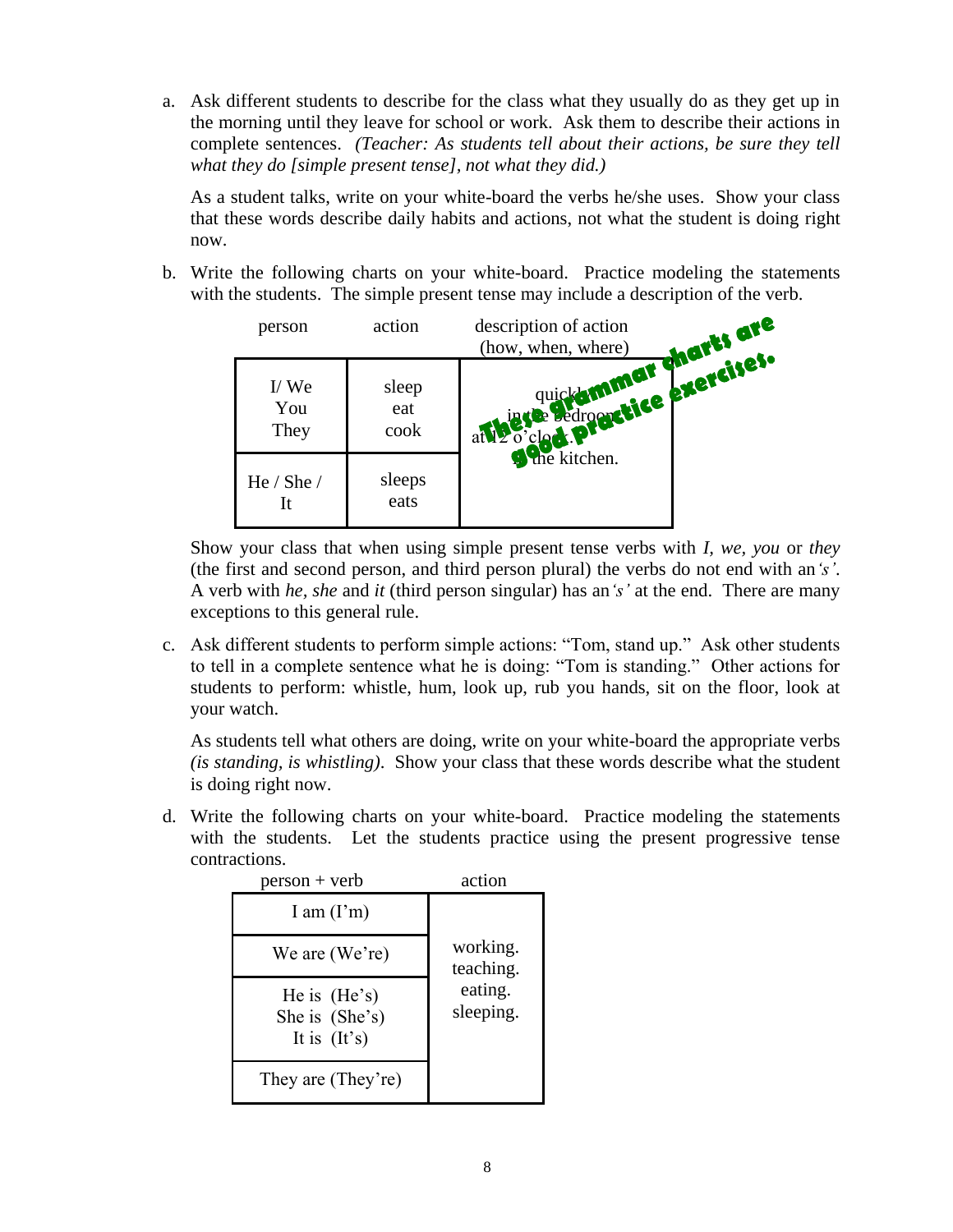e. Practice sentences

Either write these sentences on your white-board or photocopy them before class. Let students complete them in their notebooks using either the simple present or present progressive tense as appropriate. Add more sentences related to today's topic.

- 1. *(eat)* The baby \_\_\_\_\_\_\_\_\_\_\_\_\_\_\_ now.
- 2. *(eat)* The baby \_\_\_\_\_\_\_\_\_\_\_\_\_\_\_every day at 12:00 o'clock.
- $3.$  *(sit)* We  $\frac{1}{\sqrt{3}}$  at our table now.
- 4. *(sit)* We at this table every day.
- 5. *(smile)* When I am happy, I
- 6. *(smile)* I how because I am happy.

#### **2. Using Present Progressive And Simple Present To Express Future Time (I, A):**

You can use this exercise as part of this lesson or as part of lesson 3 (future tense).

The present progressive tense can be used to talk about a planned event occurring in the future. *We are meeting at the library this evening. We are going home on Friday.* We use the simple present tense to express future regularly scheduled events. *The train arrives at 10:00 this afternoon. The class begins on September first. Our class ends at 12:00.*

a. Write the following charts on your white-board. Practice modeling the statements with the students.

| person, thing         | action                        | future time                               |                                                       |
|-----------------------|-------------------------------|-------------------------------------------|-------------------------------------------------------|
| He, She, It           | ends                          | at 12:00.<br>this afternoon.<br>tomorrow. | If the subject of the<br>sentence is he, she or it    |
| I, You, We,<br>They   | arrive                        |                                           | (third person singular) the<br>verb ends with an 's'. |
| person, thing         | helping verb<br>am, is or are | $action+ing$                              | future time                                           |
| $\Gamma$ m            | am                            |                                           |                                                       |
| He, She, It           | 1S                            | leaving                                   | early today.                                          |
| He's, She's, It's     |                               | coming                                    | in one hour.<br>tomorrow.                             |
| We, You, They         | are                           |                                           |                                                       |
| We're You're, They're |                               |                                           |                                                       |
|                       |                               |                                           |                                                       |

Note the change from 'am' to 'is' to 'are' depending first, second or third person.

- b. Ask students to answer these future tense questions with either the present progressive or simple present tense, whichever is appropriate. Add more questions and sentences related to today's topic.
	- 1. Whom are you meeting this afternoon? *(I am meeting John this afternoon.)*
	- 2. What are we eating for dinner tonight?
	- 3. When does the bus arrive?
	- 4. When does the sun set?
	- 5. Are you flying to France next week?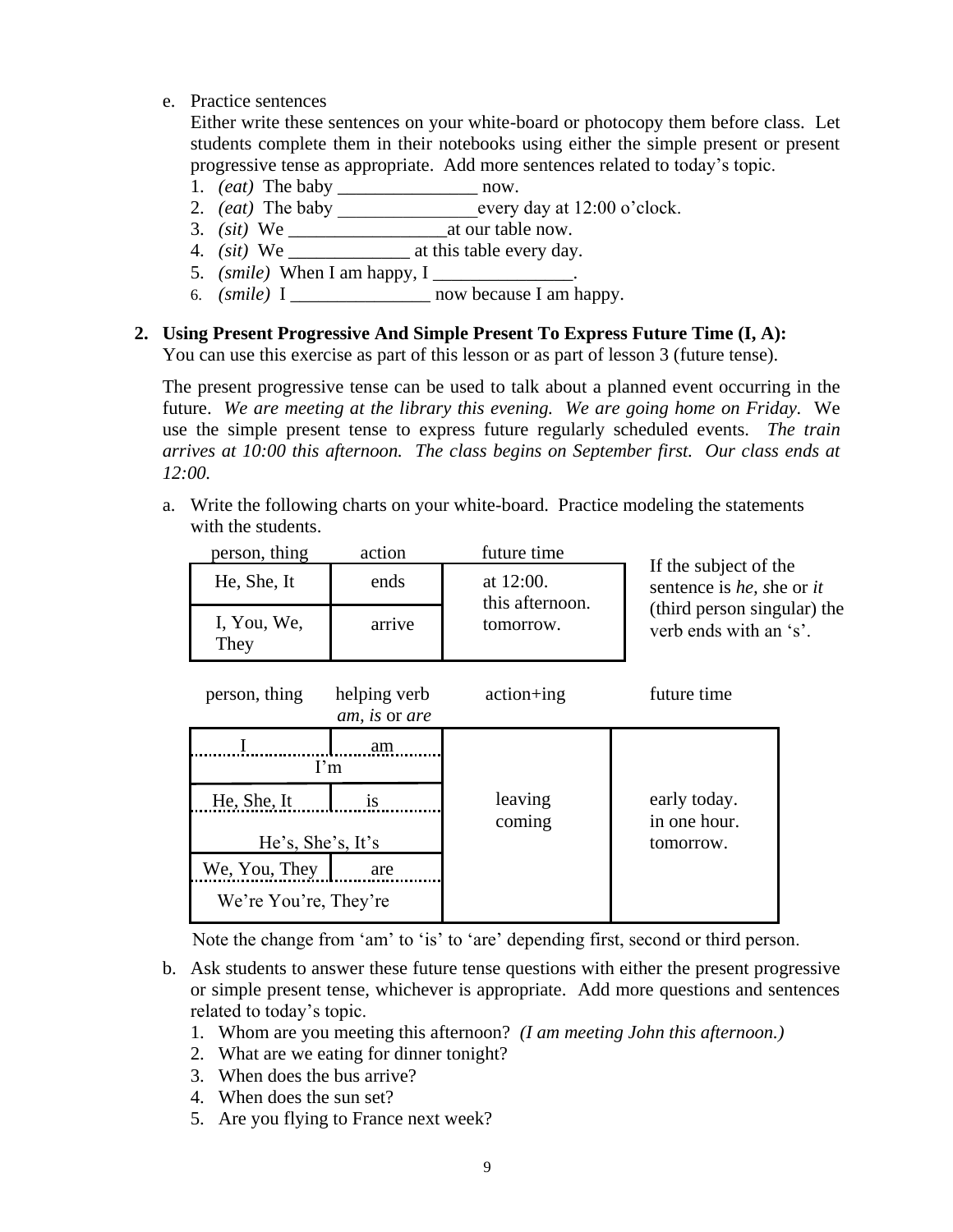#### **3. The Present Perfect Tense (I, A):**

 $\frac{event}{}$  now

This tense describes an event that started and was completed at an unspecified time before the present. (The word 'perfect' is an old English word that means complete.) If a particular time is named then the simple past tense is used. *I have moved to Paris. I moved to Paris last year.*

a. Use this diagram to show the meaning of present perfect tense.

The event started at an unspecified time in the past. The event ended before now.

b. Use this chart to show how to construct the present perfect tense.

| person              | have or has | action           |
|---------------------|-------------|------------------|
| I, We,<br>You, They | have        | slept.<br>eaten. |
| I've, We've, etc.   |             |                  |
| He, She, It         | has         |                  |
| He's, She's, It's   |             |                  |

The verb form used is the 'past participle'.

c. Practice sentences

Either write these sentences on your white-board or photocopy them before class. Using the word provided, let students complete them in their notebooks using the present perfect tense. Add more sentences related to today's topic.

- 1. *(see)* I \_\_\_\_\_\_\_\_\_\_\_\_\_\_\_ the Tower of London. *(have seen)*
- 2. *(know)* I \_\_\_\_\_\_\_\_\_\_\_\_\_ Peter for many years. *(have known)*
- 3. *(give)* The teacher \_\_\_\_\_\_\_\_\_\_\_\_\_\_ four tests this year. *(has given)*
- 4. *(fall, not hurt)* They \_\_\_\_\_\_\_\_\_\_\_\_\_ but they \_\_\_\_\_\_\_\_\_\_\_ themselves badly. *(have fallen, have not hurt)*
- 5. *(wear)* He \_\_\_\_\_\_\_\_\_\_\_\_\_\_\_ that shirt for four days. *(has worn)*
- d. Ask students to use the present perfect tense to tell the class about things they have done or places they have visited in the past. Ask student to complete the sentence, "In the past I have…." Or "In the past my family has…."

## **Activities**

**1. People At work (B):** Use this activity as a follow-up to discussions 1 and or 2. Place the work pictures used in discussions 1 and 2 face down on the table. Student 1 turns over the top picture and then states the name of the occupation shown, the name of the person with that occupation, what the person does and the tools used. (Ask for all four only if you did discussions 1 and 2.) Student 2 turns over the second picture describing that occupation and the occupation in the first picture. Other students must listen to be sure the descriptions are correct. Keep going until all students have had a chance to describe an occupation.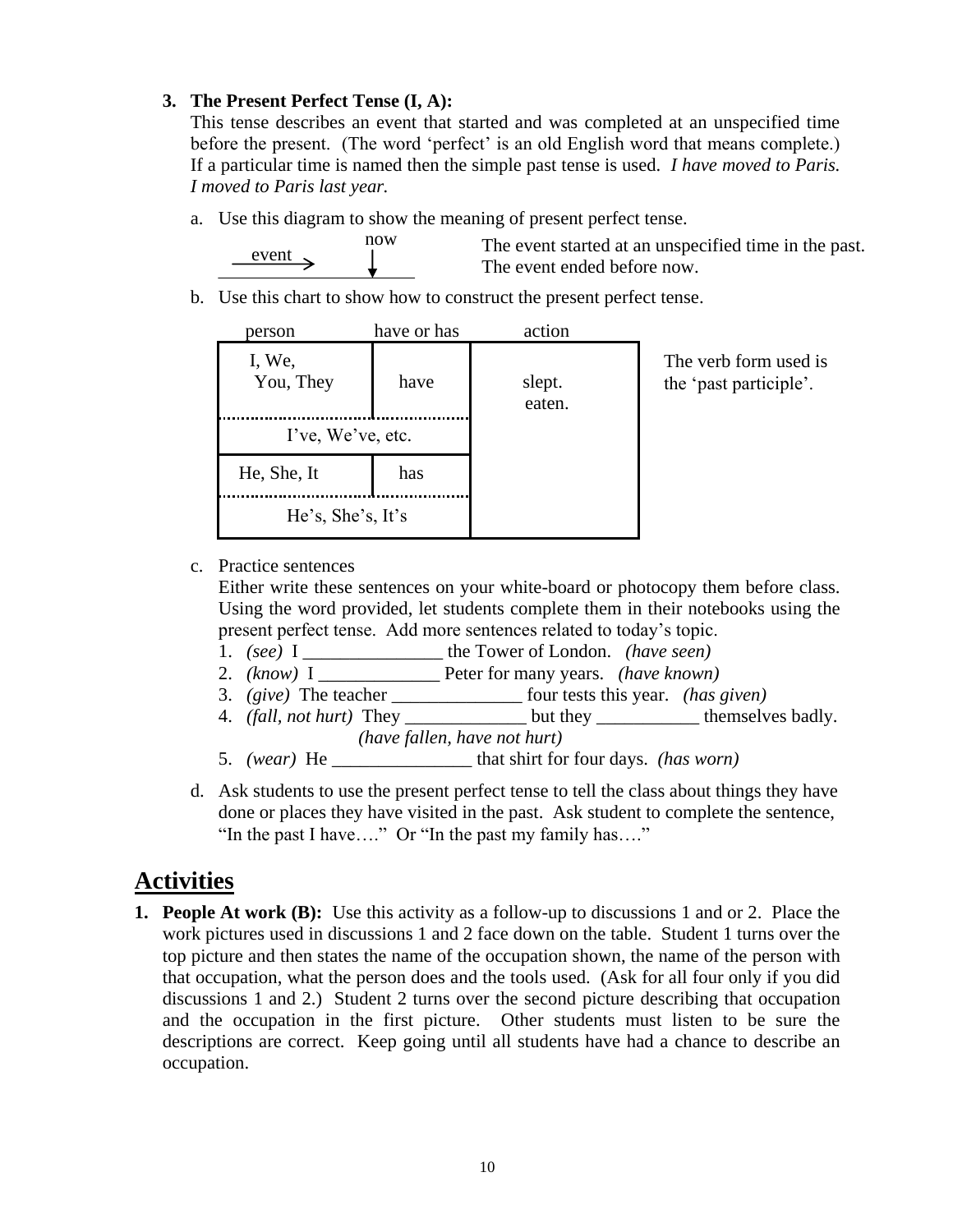- **2. What's My Job? (B):** Write different occupations from the day's vocabulary on pieces of paper and place them in a sack, box or hat. Students draw a strip and role-play the 'job'. The first person to correctly identify the job is the next actor.
- **3. The Work World (B):** Write the following sentences on the white-board. Ask students to put them in the correct word order.
	- a. Really boss like I my.
	- b. He a for person to is good work.
	- c. He with works all me day.
	- d. He wage me week a good every pays.
	- e. Do you a for bad a good work boss boss or?
- **4.** Which Doesn't Belong? (B, I): Write each line of words on your white-board. Ask the students tell which word doesn't belong with the others. After a word is chosen ask students to explain why the word doesn't belong with the other words. Our choices are in bold, but students may see a different pattern of similarities.
	- a. fax machine **file cabinet** computer **computer of CLCCC** printer
	- -
	-
	-
- **5. Want Ads (B, I):** Use this activity as a follow-up to discussion 12. Give each student or pair of students a copy of the form and ask them to make up a want  $\mathbf{d}$ for a job of their choice. You may need to provide a list of possible jobs.  $\mathbf{I}$  so, use the list of occupations  $\mathbf{u}$  the vocabulary list.

A larger reproducible copy is  $\alpha$  the end of this lesson.

b. interview hire **RUPART LAND REALLY** c. cashier **telephone** sales telephone **state of the customer customer** customer d. billboard newspaper TV/radio **salary** e. secretary cashier singer **applicant** 

- **6. Pictionary (B, I, A):** Before class, make a set of small cards with one work related word on each card. In class, divide the group into two teams of equal size and English ability. Place the cards face down on your table. One student of team 1 must choose the top card and draw a picture about the word on the card. The members of his team try to guess the word within the time limit of one minute. Then it is time for a person from team 2 to take the next card and draw a picture. Be sure you words appropriate to the English level of your students.
- **7. At The Store (I, A):** Bring to the class several items such as a pair of shoes, a sweater, a calculator, a camera, etc. Ask your class what kind of information (such as price, quality, different sizes or colors available, name brands) they would want to know before they bought these products. Divide your students into groups of two, and give each group one of the items you brought with you. One student is the customer and the other is the salesperson. The customer is interested in buying, but needs to be convinced of its value.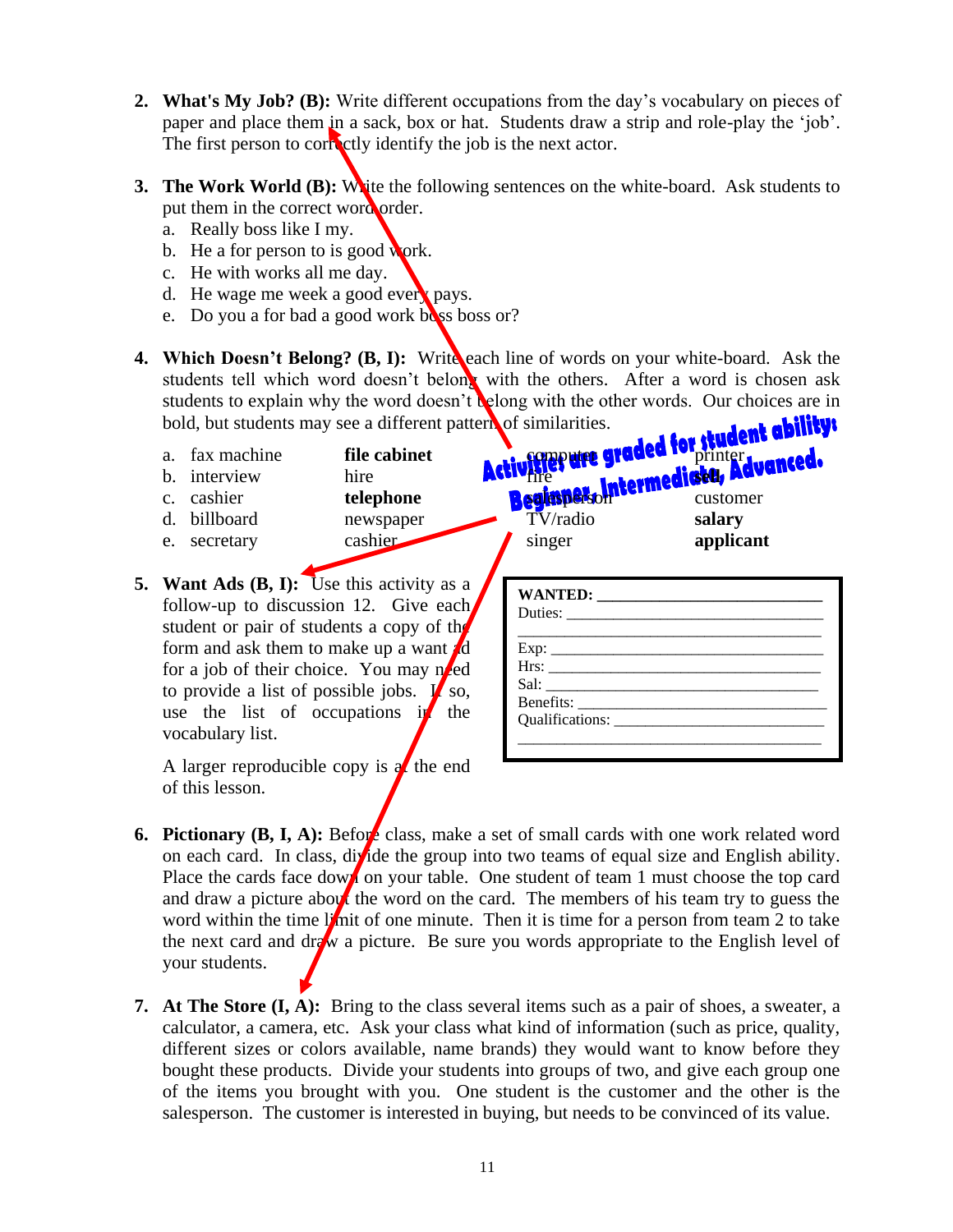Ex: Customer: Can you tell me what this bag is made of? Salesperson: Yes, it's made of goat skin. Customer: And where was it made? Salesperson: It was made in China.

*I-*level students should have dialogs of at least four lines each; *A-*level students should have dialog should with at least six lines each.

**8. Chain Story – I See A person At Work (I):** Before class photocopy and enlarge the pictures in the Picture Dictionary that show people at work.See p.82-86, also p.39, 42-47.

Begin by showing your students one of the pictures of a person at work. Ask your students to 1- name the person's occupation, 2- say where the person works, 3- what the person does and 4- what the person uses to accomplish his or her work. Write these four requirements on your white-board, then put them together into one or two sentences: "She is a secretary (p.83 of P.D.). She works in an office. She types on a typewriter.

Begin a chain story describing a person at work similar to the above sentence: "I saw a secretary in an office typing on a typewriter." Then ask a second student to repeat what you saw at work, choose a second picture and add a description of that person at work: "I saw a secretary in an office typing on a typewriter, and I saw a doorman at building opening a door." A third student repeats what has been said, chooses a third picture and adds another description. Continue until all have added to the descriptions.

**9. My Office (I):** Before class, make enough photocopies of this office floorplan so that each pair of students can have one copy**.** A copy of this floor plan is at the end of this lesson.

Let pairs of students move away from others so their talking does not interfere with others. Ask the pairs to sit backto-back, so one person cannot see what the other one is doing. Give one person in each pair a blank piece of paper; give the other a copy of the office floor-plan. One person describes the floor-plan to the other, who draws it according to the description given. When all have finished, collect the drawings and show all of them to the class. Let them decide whose drawing is the best copy of the original.



**10. Secretary At Work (I, A):** This activity is based on discussion 9. One student is the secretary and the other is the businessman/woman. The businessman/woman checks to see if the secretary has done certain tasks. You should have the dialog below already written out and duplicated for the class. Assign one student to take each part.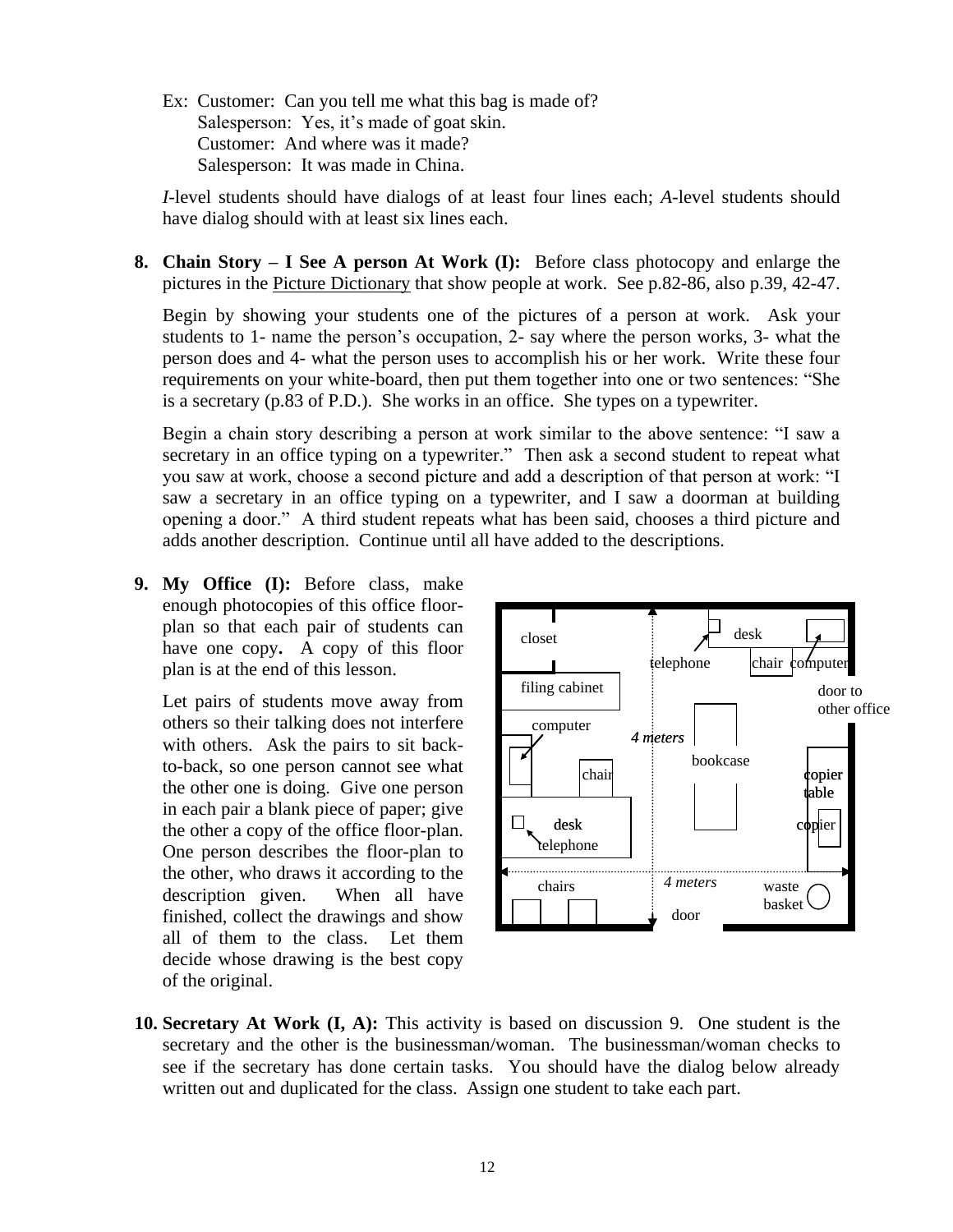| Ex: Businessman/woman                | Secretary                            |
|--------------------------------------|--------------------------------------|
| * Have you called Mr. Jones?         | Yes, I just talked to him.           |
| * When is my appointment with him?   | It is for 9 o'clock tomorrow morning |
| * Are my plane reservations made for |                                      |
| next week?                           | No, sir, I will call this afternoon. |

Divide the students into pairs. Each pair should make up a dialog of at least four (*I*-level class; six for an *A-*level class) questions and answers, which they will role-play for the class. After the dialog let the pair ask the rest of the class questions about what they said, such as, "When is my appointment with Mr. Jones?"

Suggested tasks for dialogs:

- make a hotel reservation
- type and mail letters
- finish typing a business contract
- fax information to a client and receive a response
- confirm a luncheon appointment
- telephone for a taxi
- **11. Describe It (I, A):** Before class, collect several objects that will fit into a bag (a big bag with big items can lead to lots of interesting descriptions). If possible, these objects should be ones that your students will not recognize just by touch.

In class, place one of the objects in the bag without letting students see what it is. Ask one student to come to the front of the class and put his or her hand into the bag to feel the object. The student must then describe the object to the class while everyone else guesses what it is.

**12. Job Interview (A):** On your white-board make two columns labeled 'employer' and 'applicant'. Ask your class to for questions an employer might ask an applicant during a job-interview and for questions the applicant might ask. Write these questions in the appropriate columns as students give them to you. Be sure to ask those who are employed about the questions they were asked and questions they asked when applying for their jobs.

After you have a good list of questions, divide the class into two groups: workers and applicants seeking to find work. If possible, put those who are presently employed in the workers group and those not working in the applicants group.

With each group sitting on opposite sides of the classroom table, present this situation to the two groups: Each worker will be taking a long vacation and must hire someone to take his/her place at work. The workers must interview the applicants to determine which one is the best replacement.

The applicants must also determine which job they would like to have.

After several minutes of interview, ask each worker which applicant would be the best replacement. Also ask each applicant if he or she would like to have the job.

**13. More ideas (B, I, A):** If you will not be using lesson 12 (Exploring Business), look there for more ideas.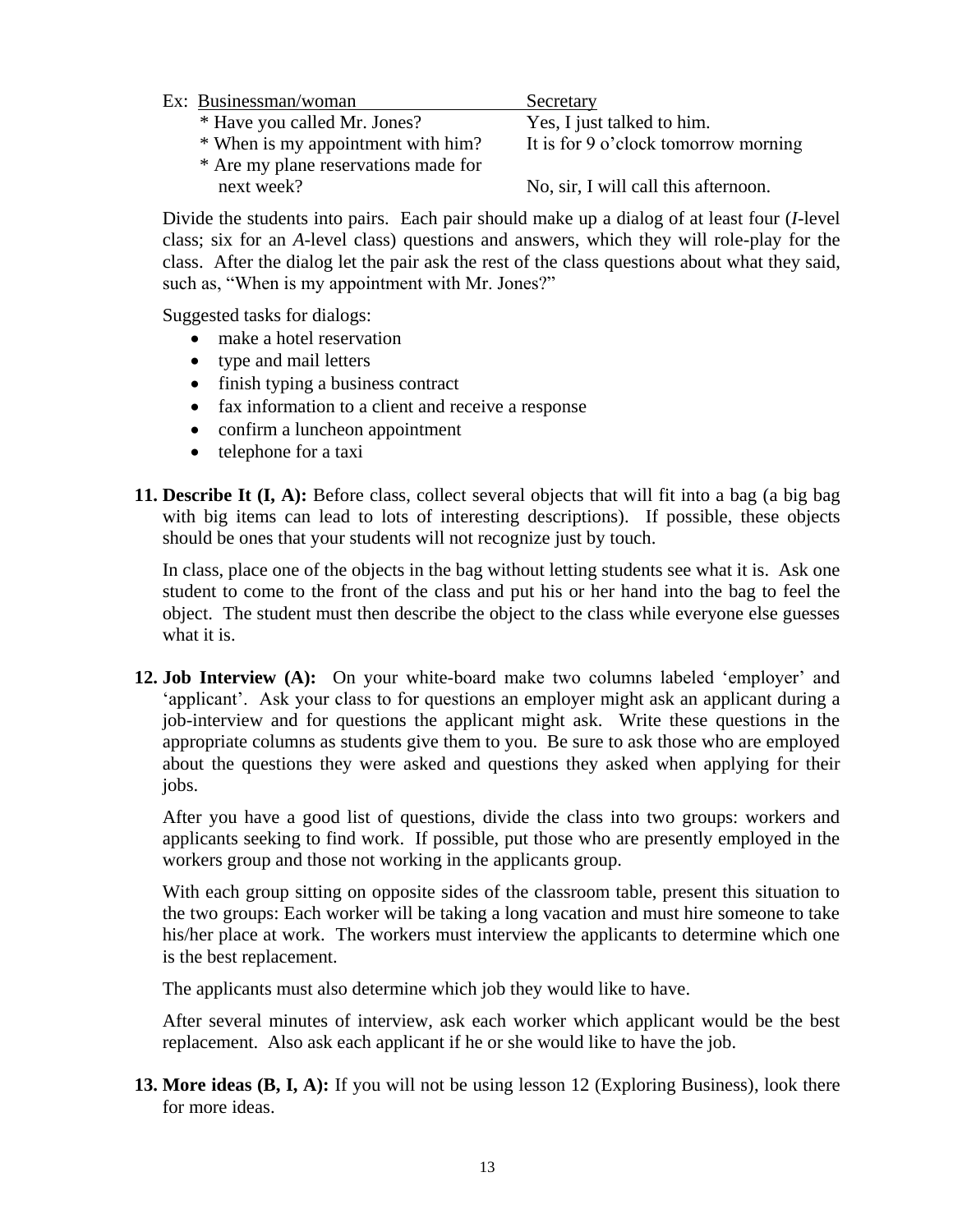# **Writing Topics**

- 1. **(B):** Finish these sentences: The work I like to do is \_\_\_\_\_\_\_\_\_\_\_\_\_\_\_\_\_\_\_\_. I do not like to work at  $\frac{1}{2}$ My father works at  $\frac{1}{2}$ My mother works at  $\frac{1}{2}$ 2. **(I):** What work do you think you will be (or are) good at doing? 3. **(I):** You are going to start a business of your own (or a store), what will you do, or make or sell? Explain.
- 4. **(I, A):** How will the ability to speak English help you in your work (or in school)?
- 5. **(A):** If you were hiring a salesperson for your store, what qualifications would you look for in the applicant?
- 6. **(A):** If you could have any profession or occupation, what would it be? Tell why.

Floor plan for activity 6 – My Office (I): Photocopy and enlarge as needed for your class.

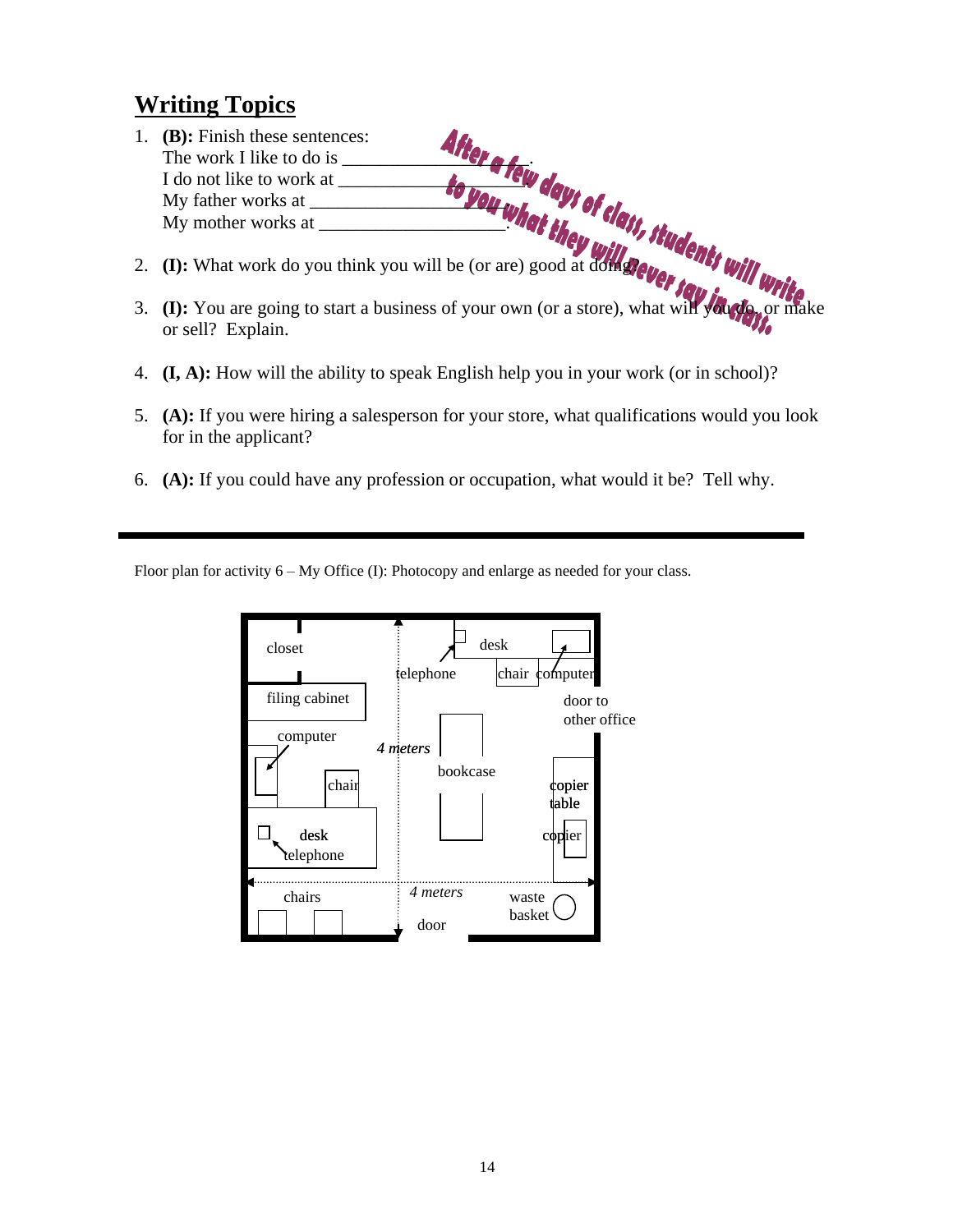| Duties: |
|---------|
|         |
|         |
|         |
|         |
|         |
|         |
|         |
|         |

| Qualifications: |  |
|-----------------|--|
|                 |  |

| Qualifications: |
|-----------------|
|                 |